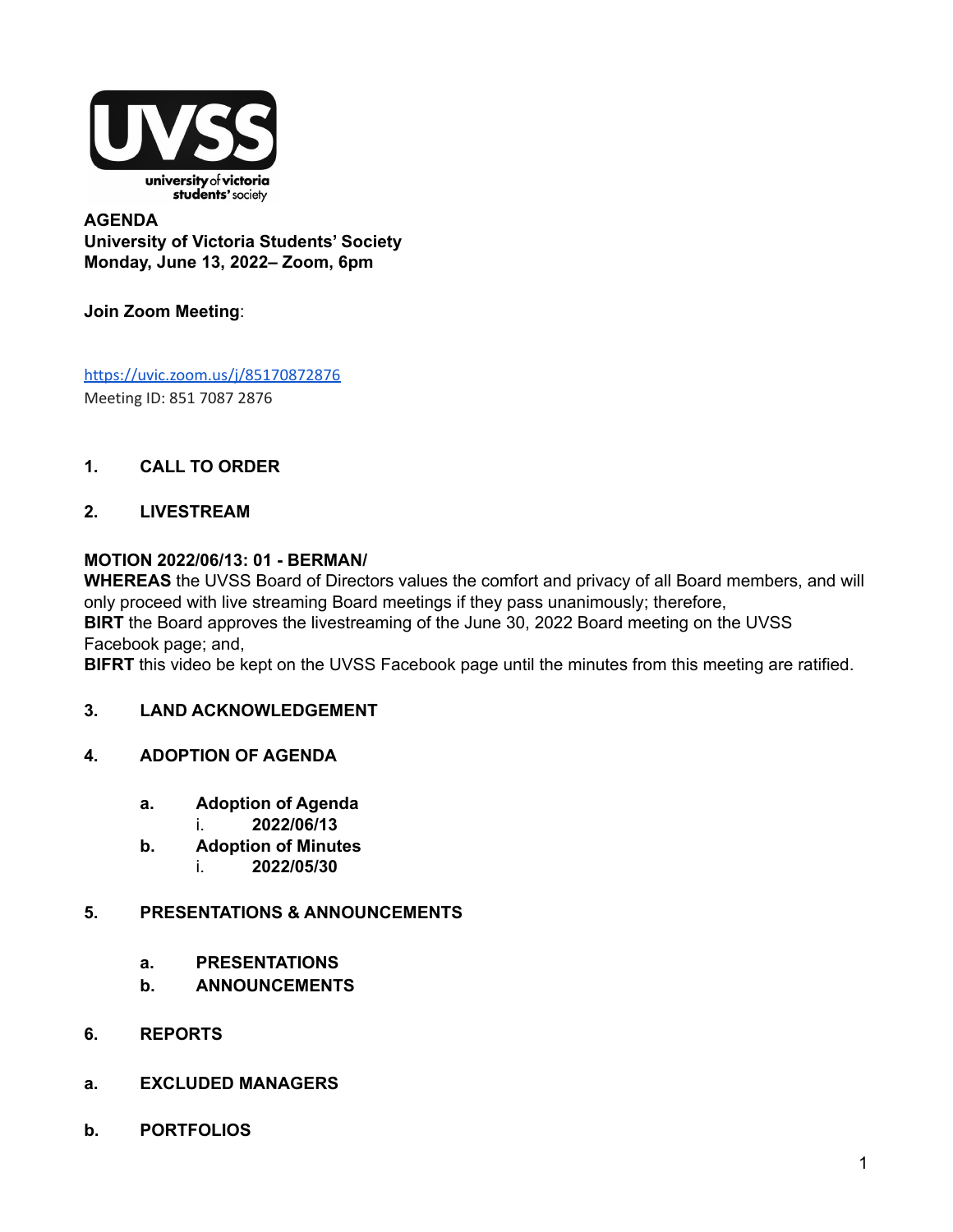- 1. Campaigns and Community Relations
- 2. Finance and Operations
- 3. Outreach and University Relations
- 4. Student Affairs
- 5. Events
- 6. International Student Relations

#### **COMMITTEES AND COUNCILS**

- 1. Electoral
- 2. Executive Committee
- 3. Food Bank & Free Store
- 4. Peer Support Centre

#### **CONSTITUENCY ORGANIZATIONS & NSU**

- 1. GEM
- 2. NSU
- 3. Pride
- 4. SOCC
- 5. SSD
- **7. QUESTION PERIOD (15 mins)**
- **8. EMAIL MOTIONS**
- **9. MAIN MOTIONS**
- **a. PRIORITY BUSINESS**

#### **MOTION 2022/06/13: 02 - ADACHI/**

**Whereas** UVIC plans to increase the parking pass fees and eliminating the annual parking pass, which will increase the costs faced by workers, students to whom transit and cycling is inaccessible, and contains no real sustainability measures,

**Be It Resolved That** the Board endorse this [petition](https://www.change.org/p/uvic-reduce-the-proposed-50-parking-cost-increase?recruiter=24976320&recruited_by_id=38f9e8c6-ab3c-4aa0-bdb0-e59cc0aa0856&utm_source=share_petition&utm_campaign=share_petition&utm_term=petition_dashboard&utm_medium=copylink&utm_content=cl_sharecopy_33500127_en-CA%3A2) created by campus union leaders **Be It Further Resolved That** the Director of Campaigns and Community Relations draft a statement for publication supporting this petition, to be approved by an e-vote.

#### **b. OLD BUSINESS**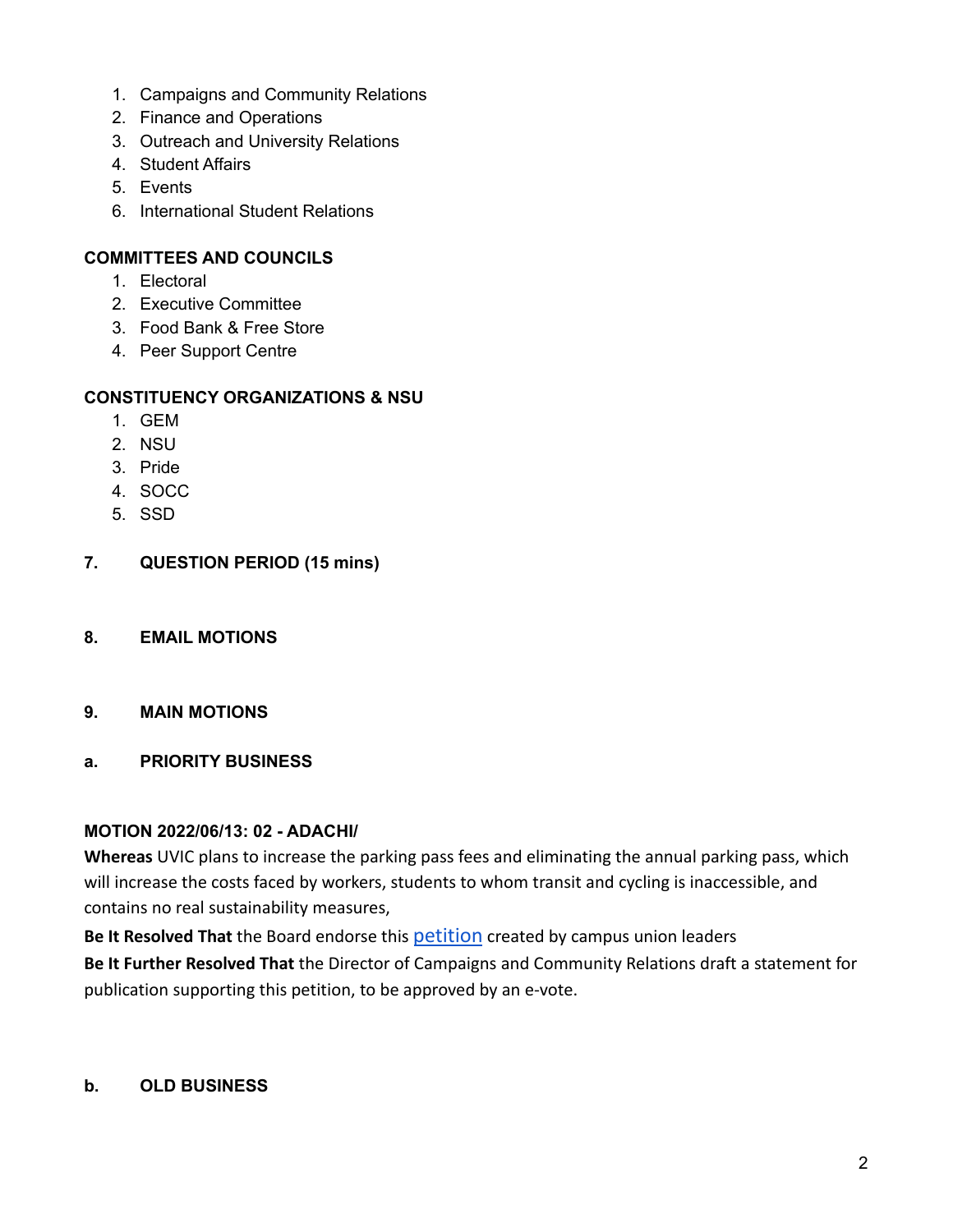#### **10. IN-CAMERA**

- **a. Legal**
- **b. Personnel Committee Report**

#### **11. MEETING TIMES**

**The next meeting scheduled by the Board of Directors is: Monday, June 27, 2022** on Zoom (online).

#### **12. ADJOURNMENT**

**13. BOARD DIRECTORS' REPORTS**

### Ton Tran - Total 69 of Hours

- *● UVSS Committees / Internal Meetings (19 Hours)*
	- Board Meeting
	- Leads Meeting
	- Executive Committee
	- Policy Development Committee
	- Member Outreach Committee
	- Member Outreach portfolio
	- Campaigns Committee
	- Events Committee
	- FinOps Committee
	- Meeting w/ Communications
	- Meeting w/ Graphics
- *● University Relations / External Meetings (15 Hours)*
	- Meetings with individual students
	- Meeting w/ Lynne Marks
	- Meeting w/ Even Libke
	- Meetings w/ Atanu
	- Meeting w/ Sam Holland
	- Media Training
	- UVSS Consulation on the Policy for Academic Integrity w/ Ada Saab
	- Senate Meeting w/ Ada Saab
	- LEADS ResLife Meeting
	- Volunteer Co-ordination meeting
	- Meeting w/ Ryan Khungay
	- Meeting w/ Cecilia Rose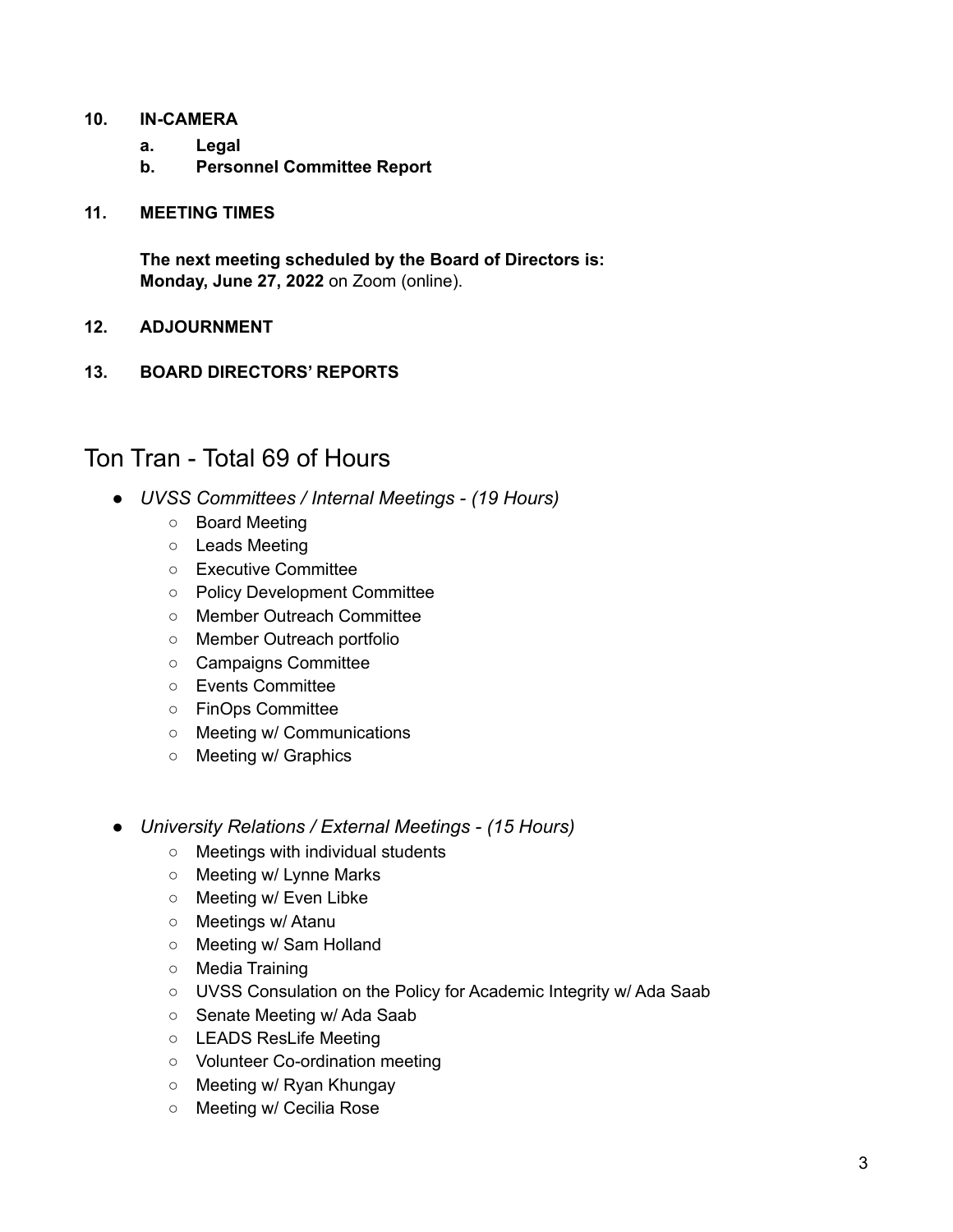- Ongoing Projects/Events/Outreach (11 Hours)
	- SWAG
		- Reviewing Product
		- Looking at quotes
		- Budgeting
	- Social Media
		- Sent in copy for Newsletters (UVic)
		- Social media
			- Brain Storming Ideas
			- Taking Photos
			- Planning
			- Gather statistics
	- Stategic Planning
		- Drafting
		- Reviewing Previews Plans
	- Volunteer Program
		- Drafting / Planning
		- Gathering information
		- Meetings
	- Fall Outreach
		- Orientation Planning
		- Collaboration Planning
		- Creating & Emailing a Contact List
- Administrative and Other/Housekeeping (24 hours)
	- Emails
	- Administrative tasks
	- Organizing
	- Inventory
	- Research and Reading/Onboarding
	- Training
	- Prepping for committee meetings/creating agendas/scheduling meetings
	- Writing motion(s) for board meeting(s)
	- Communications and meetings with directors and excluded management
	- Online office hours
	- Writing policy
	- Creating agendas, minutes, and scheduling meetings
	- Signing cheques
	- Budgets
	- Networking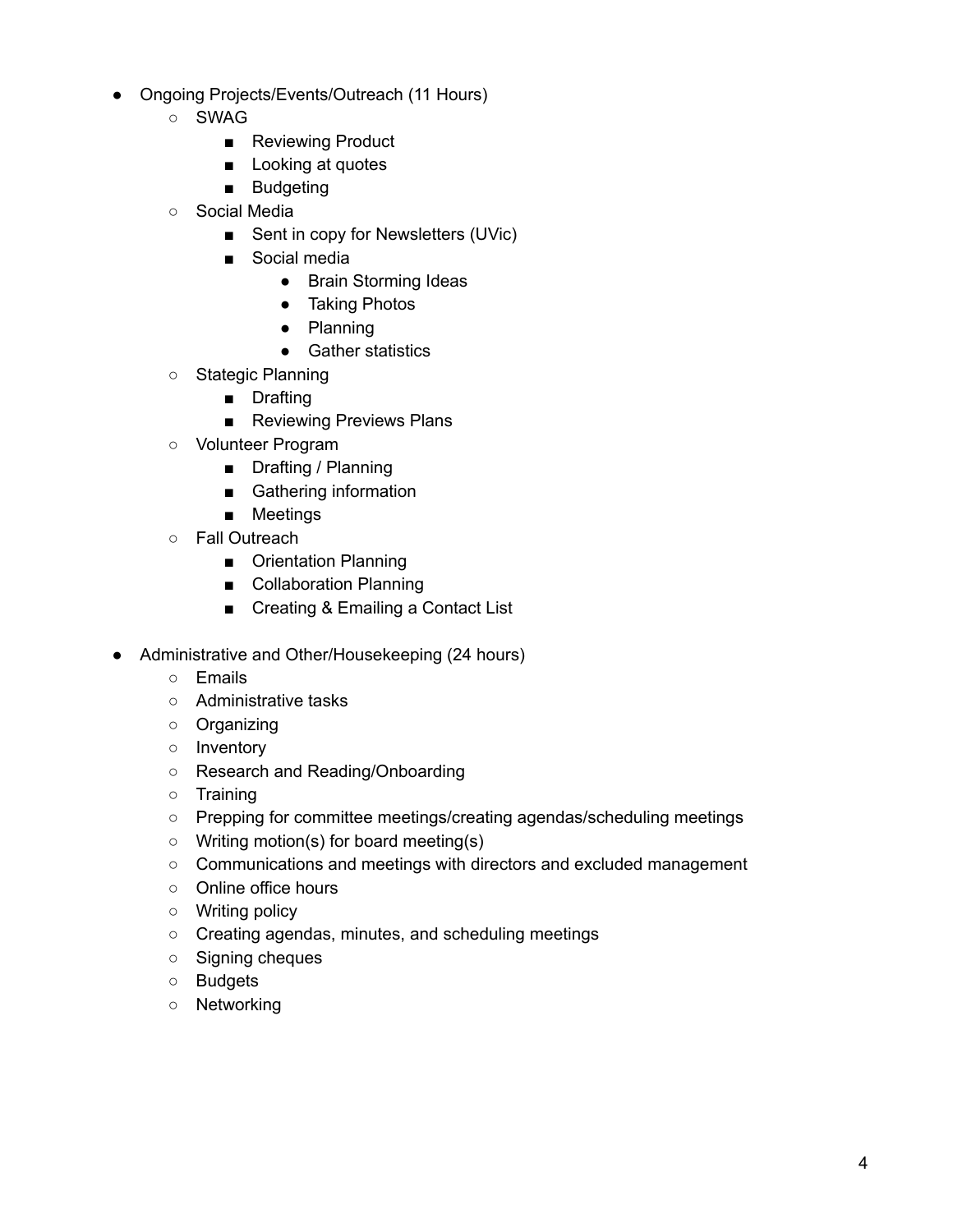## Izzy Adachi - 59 Hours

- *● Committees and Meetings + Follow Up (25)*
	- Volunteer Co-Ordination
	- Member Outreach
	- Campaigns
	- SFSS
	- City Council Candidates
	- ResLife
	- SOCC Co-ordinator
	- Policy Development
	- Service Providers
	- SVAG
	- Pride
	- Leads Discussions
	- Exec Committee
	- Office Hours
	- Media Training
- *● Administrative/Other Housekeeping (24)*
	- Emails
	- Letter Writing
	- Campaign Planning/ Strat Plan drafting
	- Organizing
	- Policy Review + Research
	- Reviewing Candidates for RCM
	- Cheque Signing
	- O4P Workshop
	- Work Orders
	- Being Sub Bot
- *● Ongoing Projects (10)*
	- Petition Consultations
	- Select Standing Committee on Finance Presentation
	- All-Candidate Forum Planning
	- Housing Scam Squad Planning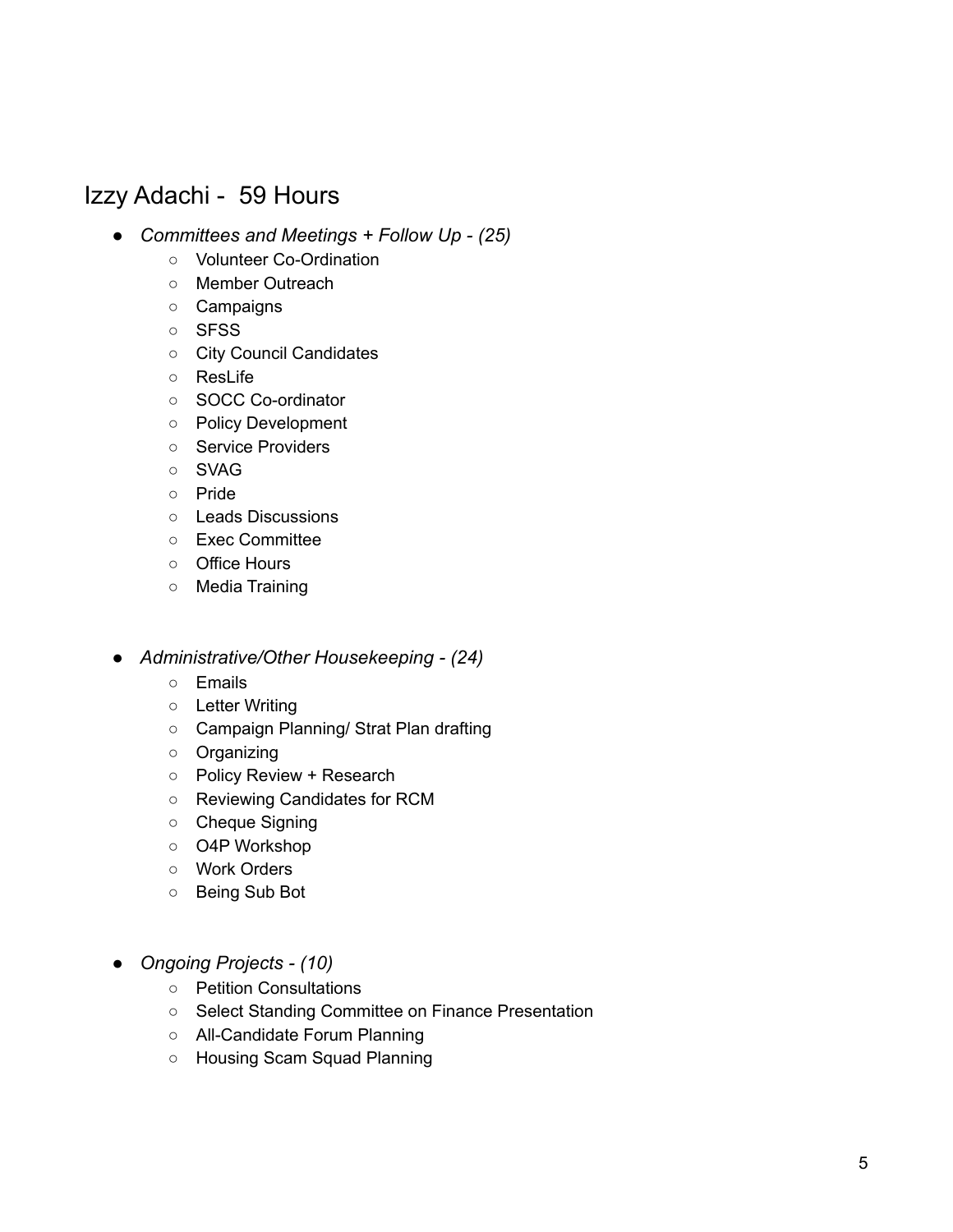## Deborah Berman - 81 hours

- *● Meetings and Committees (21.25)*
	- Committees (Member Outreach, Events, Campaigns, Policy Development)
	- Leads Meeting
	- Executive Meeting
	- Board Meeting
	- CC & DB
	- ResLife Meeting
	- Graphics Meeting
	- Academic Standards Meeting
	- SCARTA
	- Volunteer Coordination
	- Media Training
	- DJ & DB
	- Personnel
- *● Clubs and Course Unions (15.5)*
	- Meeting with Jason Wright
	- Emails
	- Cheque Requisitions
	- Website
	- Vikes Meeting
	- Council Planning
	- CCU Days Prep
- *● Administrative (19.5)*
	- Policy Writing/Review
	- Emails
	- Correspondence
	- Cheque Signing
- *● Advocacy (8.5)*
	- AIR Coordination Meeting
	- ARC Prep/Meeting
	- Coordinators Meeting
- *● Student Affairs Portfolio (5.75)*
	- Portfolio Relations, Planning, Correspondence
	- Portfolio Meeting
	- Strategic Planning
- *● General (10.5)*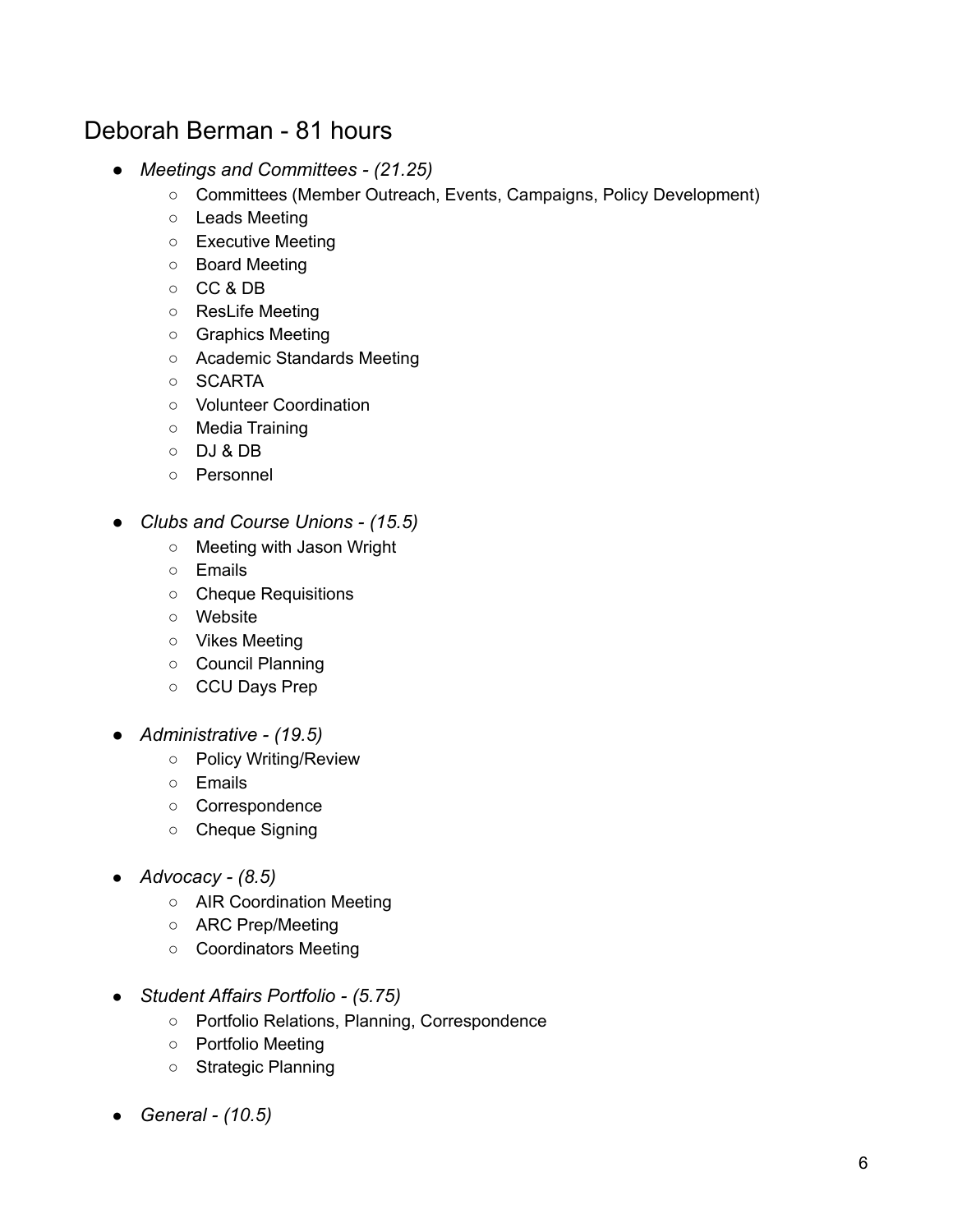- Office Hours
- Organization
- General Administrative Tasks

# Amber Powell- 54 hours

- *● UVSS Committees/Internal Meetings (*13:10 *hours):*
	- Board Meeting
	- Leads Meeting
	- Executive Committee
	- Policy Development Committee
	- Member Outreach Committee
	- Campaigns Committee+
	- Events Committee+
	- FinOps Committee
	- Department Manager/Coordinator Meeting
	- Portfolio Meetings
- *● University Relations/External Meetings (*5 *hours):*
	- Communication
	- Meetings with delicia
	- Meeting with welcoming committee
	- Meetings with Dale and Sarah
	- Gathering agenda items for Events Committee
	- UVic Exec x UVSS Exec
- *● Ongoing Projects/Events/Outreach (*15:30 *hours)*
	- Events
		- Pancake breakfast poster
		- CKO planning
		- Brainstorming
- *● Administrative and Other/Housekeeping (*20:20 *hours)*
	- Emails
	- Administrative tasks
	- Organizing
	- Prepping for committee meetings/creating agendas/scheduling meetings
	- Online office hours
	- Creating agendas, minutes, and scheduling meetings
	- Networking
	- Tech configuration

## Sarah Buchanan - 4 hours

- *● Events-Related Meetings (1 hour)*
	- Spoke with Dale and Amber about Spikeball Tournament and Bands (30 min)
	- Spoke with Jason, Evan, Amber about Spikeball Tournament (30 min)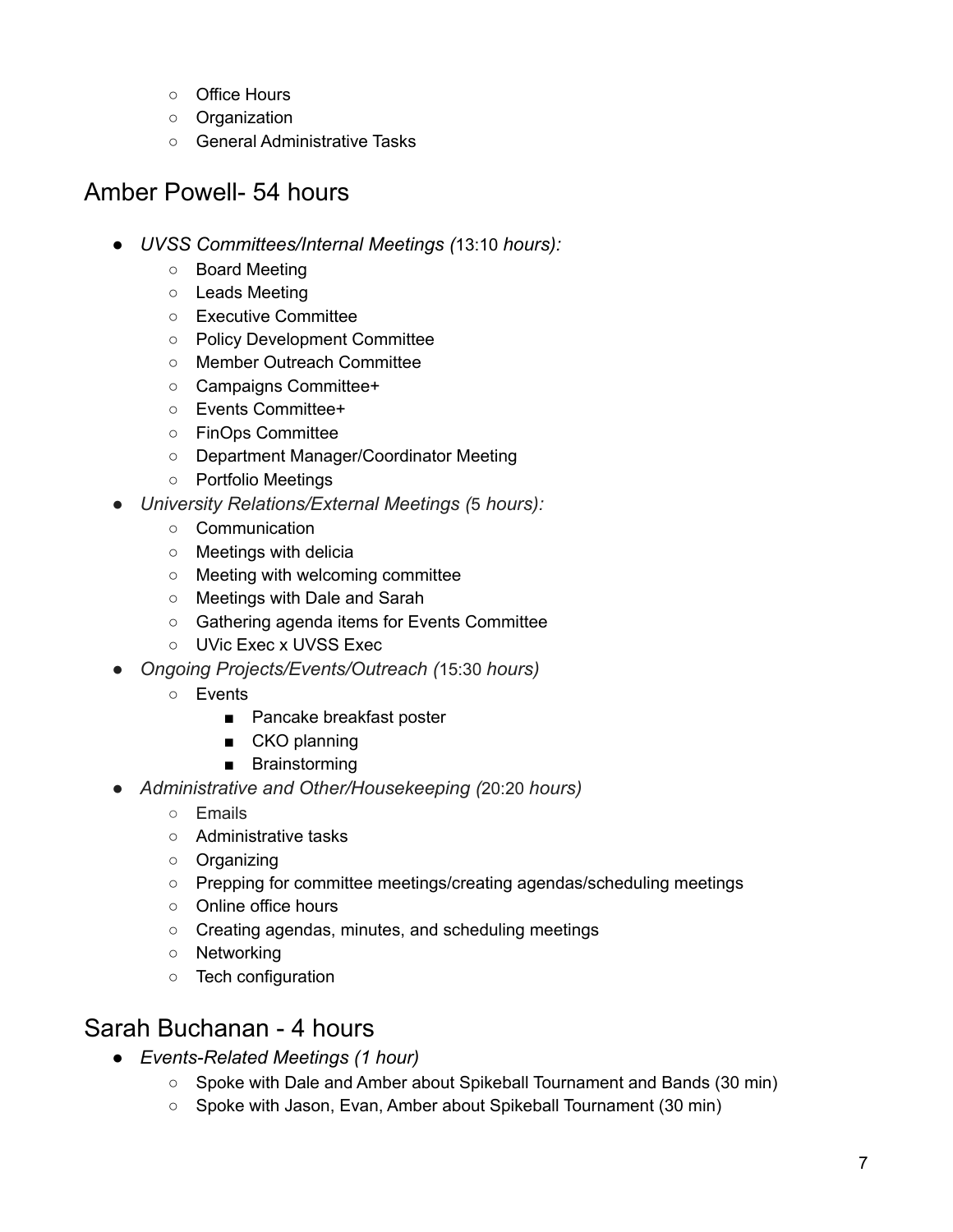- *● Individual Work (1.5 hours)*
	- Meeting-related communications, scheduling (30 min)
	- Misc. event-related work (1 hour) reading documents, pre-planning
- *● Committee Meetings (1 hour)*
	- Campaigns Committee (1 hour)
- *● Other (30 min)*
	- Trans Protagonist pin campaign work (30 min)

### Julien Edwardson - 8 hours

- *● Committee Meetings (2 hours)*
	- Policy Development (1)
	- Member Outreach (1)
- *● Meetings (3 hours)*
	- *○ Portfolio meetings (1)*
	- *○ Miscellaneous meetings (2)*
- *● Committee Preparation (3 hours)*
	- *○ Drafting Motions (3)*

### Kate Laureta - 11 hours

- *● UVSS Committees and Internal Meetings (5 hrs)*
	- Campaigns Commitee
	- Policy Development
	- Student Affairs Portfolio
- *● Others (6 hrs)*
	- Emails, discord, and microsoft teams
	- Strategy planning/brainstorming for Student Affairs portfolio
	- Documents reviews
		- Agendas
		- Policies and bylaws

# Samuel Holland - 12 hours

- *● FinOps Portfolio (5 hours)*
	- Tech support